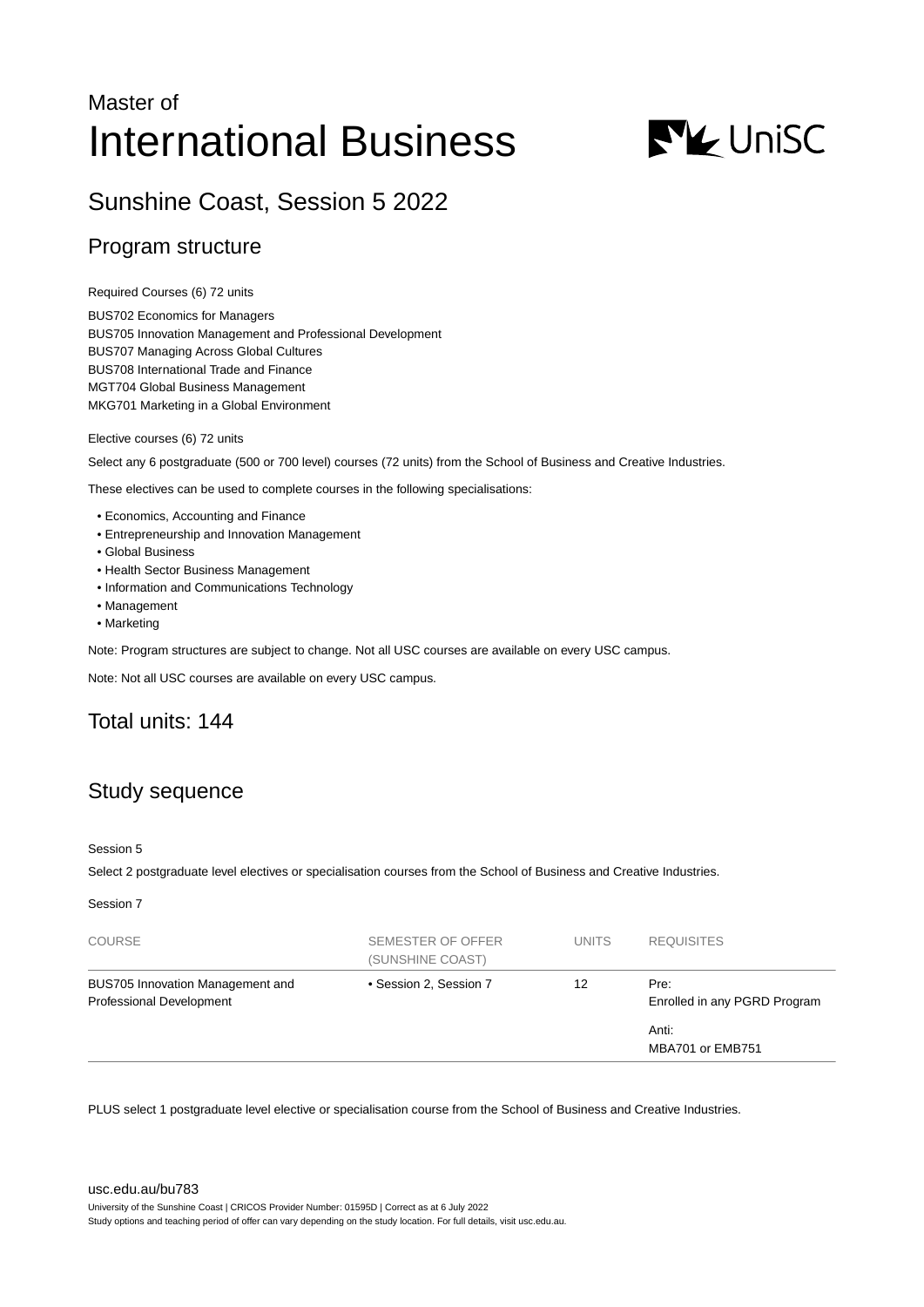#### Session 1

| <b>COURSE</b>                            | SEMESTER OF OFFER<br>(SUNSHINE COAST) | <b>UNITS</b> | <b>REQUISITES</b>                    |
|------------------------------------------|---------------------------------------|--------------|--------------------------------------|
| MKG701 Marketing in a Global Environment | • Session 1, Session 3                | 12           | Pre:<br>Enrolled in any PGRD Program |
|                                          |                                       |              | Anti:<br>MBA702 and MBA726           |

#### PLUS select 1 postgraduate level elective or specialisation course from the School of Business and Creative Industries.

| Session 3 |  |
|-----------|--|
|-----------|--|

| <b>COURSE</b>                                 | SEMESTER OF OFFER<br>(SUNSHINE COAST) | <b>UNITS</b> | <b>REQUISITES</b>                    |
|-----------------------------------------------|---------------------------------------|--------------|--------------------------------------|
| <b>BUS707 Managing Across Global Cultures</b> | • Session 3                           | 12           | Pre:<br>Enrolled in any PGRD Program |
|                                               |                                       |              | Anti:<br>MBA723 or EMB773            |
| BUS708 International Trade and Finance        | • Session 1, Session 3, Session 7     | 12           | Pre:<br>Enrolled in any PGRD Program |

#### Session 5

Select 2 postgraduate level electives or specialisation courses from the School of Business and Creative Industries.

#### Session 6

| COURSE                               | <b>SEMESTER OF OFFER</b><br>(SUNSHINE COAST) | <b>UNITS</b> | <b>REQUISITES</b>                                                                                                                                                                   |
|--------------------------------------|----------------------------------------------|--------------|-------------------------------------------------------------------------------------------------------------------------------------------------------------------------------------|
| <b>BUS702 Economics for Managers</b> | • Session 6                                  | 12           | Pre:<br>Enrolled in any PGRD Program<br>or (enrolled in Program SC410,<br>SC411, SC425, SC404 or<br>SC405) and 280 units<br>completed towards either of<br>these Programs)<br>Anti: |
|                                      |                                              |              | MBA708 or EMB758                                                                                                                                                                    |
| MGT704 Global Business Management    | • Session 6                                  | 12           | Pre:<br>Enrolled in any PGRD Program                                                                                                                                                |

#### This is an accelerated study sequence

#### Session 5

Select 2 postgraduate level electives or specialisation courses from the School of Business and Creative Industries.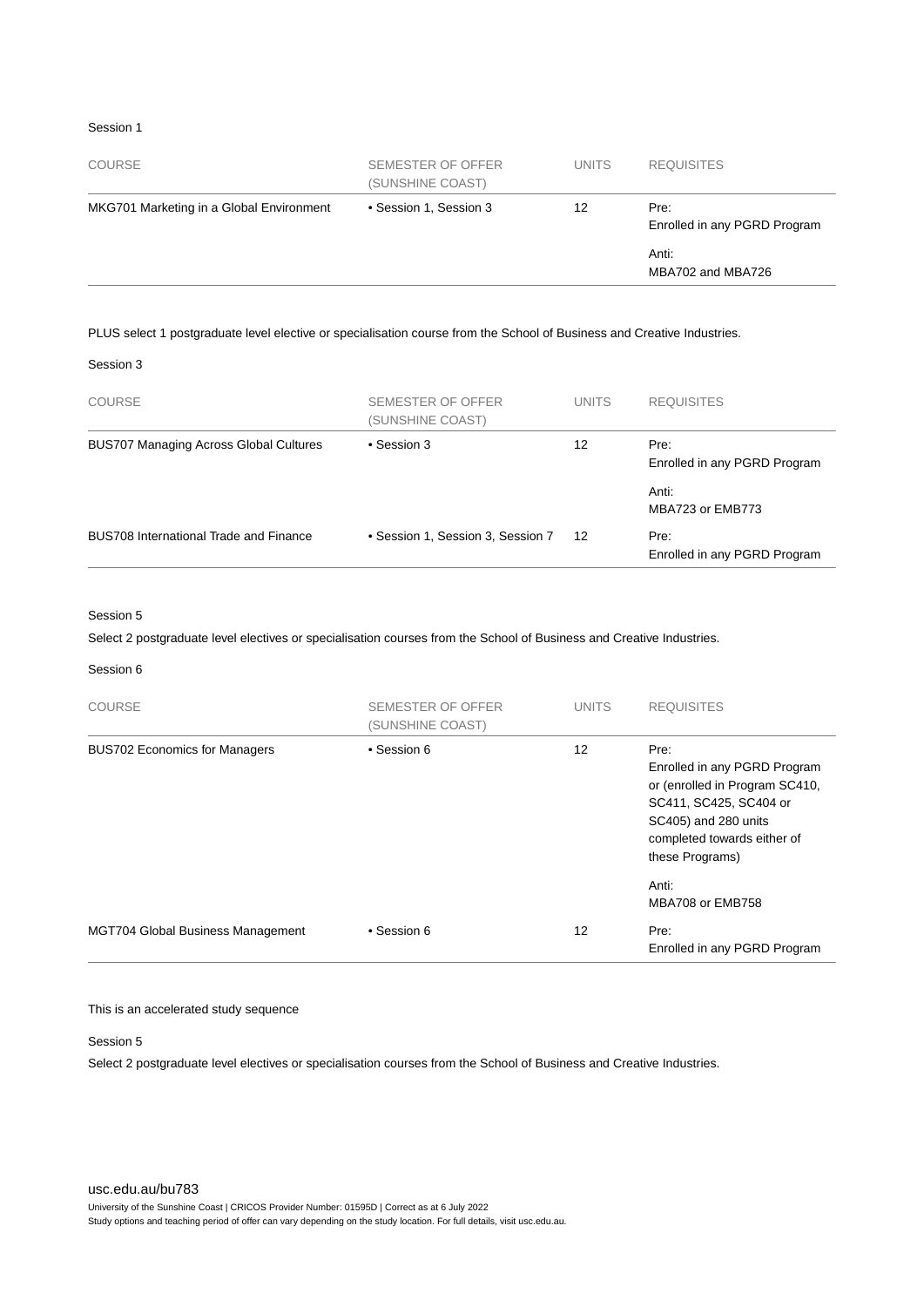#### Session 6

| <b>COURSE</b>                            | SEMESTER OF OFFER<br>(SUNSHINE COAST) | <b>UNITS</b>      | <b>REQUISITES</b>                                                                                                                                                          |
|------------------------------------------|---------------------------------------|-------------------|----------------------------------------------------------------------------------------------------------------------------------------------------------------------------|
| <b>BUS702 Economics for Managers</b>     | • Session 6                           | 12                | Pre:<br>Enrolled in any PGRD Program<br>or (enrolled in Program SC410,<br>SC411, SC425, SC404 or<br>SC405) and 280 units<br>completed towards either of<br>these Programs) |
|                                          |                                       |                   | Anti:<br>MBA708 or EMB758                                                                                                                                                  |
| <b>MGT704 Global Business Management</b> | • Session 6                           | $12 \overline{ }$ | Pre:<br>Enrolled in any PGRD Program                                                                                                                                       |
| Session 7                                |                                       |                   |                                                                                                                                                                            |
| <b>COURSE</b>                            | <b>SEMESTER OF OFFER</b>              | <b>UNITS</b>      | <b>REQUISITES</b>                                                                                                                                                          |

|                                                              | (SUNSHINE COAST)       |    |                                      |
|--------------------------------------------------------------|------------------------|----|--------------------------------------|
| BUS705 Innovation Management and<br>Professional Development | • Session 2, Session 7 | 12 | Pre:<br>Enrolled in any PGRD Program |
|                                                              |                        |    | Anti:<br>MBA701 or EMB751            |

PLUS select 1 postgraduate level elective or specialisation course from the School of Business and Creative Industries.

| BUS708 International Trade and Finance | • Session 1, Session 3, Session 7     | 12           | Pre:<br>Enrolled in any PGRD Program |
|----------------------------------------|---------------------------------------|--------------|--------------------------------------|
| COURSE                                 | SEMESTER OF OFFER<br>(SUNSHINE COAST) | <b>UNITS</b> | <b>REQUISITES</b>                    |
| Session 1                              |                                       |              |                                      |

PLUS select 1 postgraduate level elective or specialisation course from the School of Business and Creative Industries.

#### Session 2

Select 2 postgraduate level electives or specialisation courses from the School of Business and Creative Industries.

Session 3

| <b>COURSE</b>                                 | SEMESTER OF OFFER<br>(SUNSHINE COAST) | <b>UNITS</b> | <b>REQUISITES</b>                    |
|-----------------------------------------------|---------------------------------------|--------------|--------------------------------------|
| <b>BUS707 Managing Across Global Cultures</b> | • Session 3                           | 12           | Pre:<br>Enrolled in any PGRD Program |
|                                               |                                       |              | Anti:<br>MBA723 or EMB773            |
| MKG701 Marketing in a Global Environment      | • Session 1, Session 3                | 12           | Pre:<br>Enrolled in any PGRD Program |

University of the Sunshine Coast | CRICOS Provider Number: 01595D | Correct as at 6 July 2022

Study options and teaching period of offer can vary depending on the study location. For full details, visit usc.edu.au.